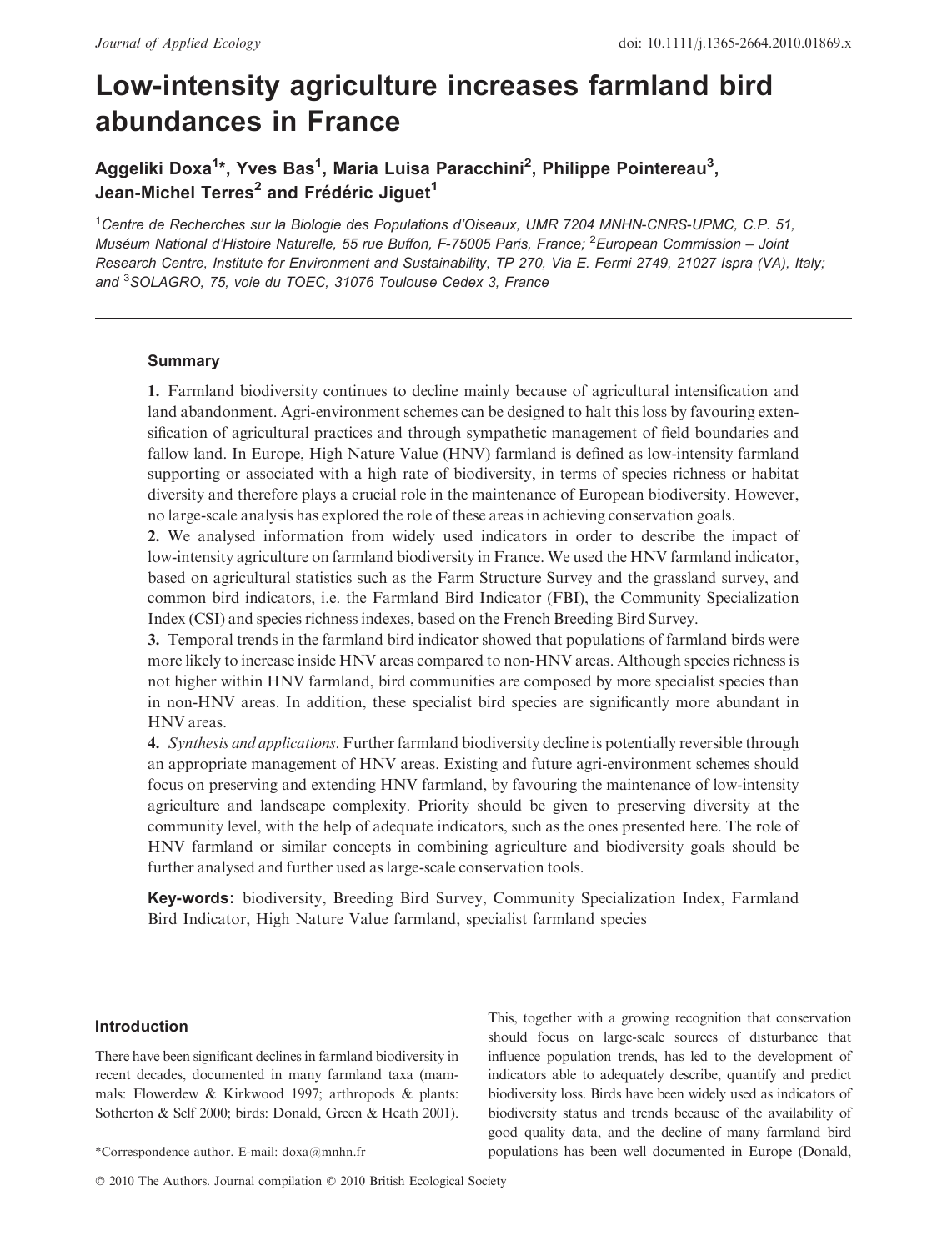Green & Heath 2001; EEA 2005; Gregory et al. 2005; Donald et al. 2006). Farmland birds are sensitive to changes in agricultural practices and are affected by both food availability and structural diversity in farmed areas (EEA 2005; Gregory et al. 2005; Devictor & Jiguet 2007). The greatest declines – over 40% between 1980 and 2000 – are reported for habitat specialists that depend on key aspects of the agro-ecosystems (Gregory, Noble & Custance 2004b; Gregory et al. 2005). In France, farmland birds have declined by an average of 20% over the last 20 years (1989–2008; see Jiguet 2008).

Biodiversity indicators such as the Farmland Bird Indicator (FBI) are widely used in Europe (Gregory et al. 2005) and have been formally adopted as structural indicators by the European Union (EU 2005; Commission of the European Communities 2006). Other indicators such as the Community Specialization Index (CSI), which measures the average degree of habitat specialization at the community level, have also been shown to be valuable (Julliard et al. 2006). Devictor et al. (2008) showed that low values of the CSI are expected in disturbed and fragmented habitats, such as intensively farmed areas, indicating the dominance of habitat generalists within the local community. As communities formed by specialist species are highly sensitive to disturbance, the gradient of this index reflects the impact that land use changes have on structural components of biodiversity. Other indicators that are directly based on agricultural practices can also be linked to effects on biodiversity. The High Nature Value (HNV) farmland indicator is currently included in the EU Common Monitoring and Evaluation Framework for the Rural Development policy (Commission of the European Communities 2006). This indicator aims to identify areas where farming is associated with a high biodiversity value, i.e. HNV farmland. Typically, HNV farming systems are low intensity, low input systems frequently with high structural diversity (European Communities 2009). Originally, the term HNV was introduced by Baldock et al. (1993) and Beaufoy et al. (1994); more recently Andersen et al. (2003) proposed a conceptual definition for HNV farmland as 'those areas in Europe where agriculture is a major (usually the dominant) land use and where agriculture supports or is associated with either a high species and habitat diversity or the presence of species of European conservation concern or both', followed by a mapping approach at the level of the EU further developed by Paracchini et al. (2008). Even though such an indicator is a useful tool for a large-scale assessment, there are a number of limitations concerning its use as a biodiversity indicator (Andersen et al. 2003). The most important is that the large-scale units to which source data refer (i.e. CORINE land cover map of Europe has a 25 ha minimum area unit) potentially underestimate the specific features of local land use and biodiversity elements (Paracchini et al. 2008). It has therefore been suggested that for national/regional assessments more detailed sources of information on farm practices and landscape features should be considered (European Communities 2009) and cross-validation with other biodiversity indicators is needed (Bailey et al. 2007; European Communities 2009).

In this study, we cross-validate the HNV indicator and the Common Bird Indicators at a national scale in France. As changes in farmland bird populations can be used as an indicator of the general state of farmland biodiversity, we expect higher values of some biodiversity metrics within HNV farmland. To test this prediction, we used monitoring data from the national common Breeding Bird Survey (BBS) in France (Julliard & Jiguet 2002). Data have been collected through national annual breeding surveys conducted by skilled volunteers between 2001 and 2008. This extensive database permitted analysis at different levels, i.e. per species and local communities over space (the national scale) and time (2001– 2008). At the species level, we estimated the abundance of the most common farmland bird species over farmed areas with various HNV scores. At the community level, we estimated the species richness and the level of community specialization (following Julliard et al. 2006) over the gradient of HNV farmland scores. Finally, we calculated the EU FBI (see Gregory et al. 2005) for farmland sites surveyed for birds, and compared the temporal trends of this indicator inside and outside areas of HNV farmland. To our knowledge, the present analysis is the first to combine information from different indicators at the national scale.

## Materials and methods

### THE HIGH NATURE VALUE INDICATOR

In the IRENA (Indicator Reporting on the integration of ENvironmental concerns into Agriculture policy) approach (EEA 2005), the HNV indicator is estimated using, among other databases, the Farm Accountancy Data Network (FADN; regulation no. 79/65/EEC). However, for the purpose of this analysis and in order to overcome the limitation of the FADN approach concerning the large-scale units, we used national Farm Structure Survey (FSS) data because it provides more detailed information about the agricultural practices, e.g. the herd size, the number of farms using common land and those having landscape elements characteristic of HNV farmland (i.e. hedgerows, forest edges, traditional orchards, wetlands). Data are available at a detailed spatial scale, such as the municipality (local administrative unit – LAU2).

In 2000 in France, 663 807 agricultural holdings were surveyed from the French Agricultural Statistical Service (Recensement Agricole 2000), providing the basis for identification of HNV farmland at the national level. The methodological framework was designed to identify municipalities whose utilized agriculture area (UAA) is mostly HNV. The method used for the estimation of the HNV indicator relies on the calculation and combination of three components: crop diversity, extensification of the farming practices and presence of landscape elements considered as beneficial to biodiversity. The values of the three components were combined to compute a final score identifying areas of HNV farmland in France following Pointereau et al. (2007). We incorporated three methodological improvements to the way the final HNV score was computed. (i) We considered an equal weighting between the three components (for more details see Appendix S1, Supporting information). (ii) We included wet meadows in the potential HNV areas, as they may be an important feature of the French HNV farmland. Wet meadows are important habitats for many species; they are found in low-lying farmland but less often at higher altitudes on poorly drained soil. (iii) Fallow land was also included in the indicator.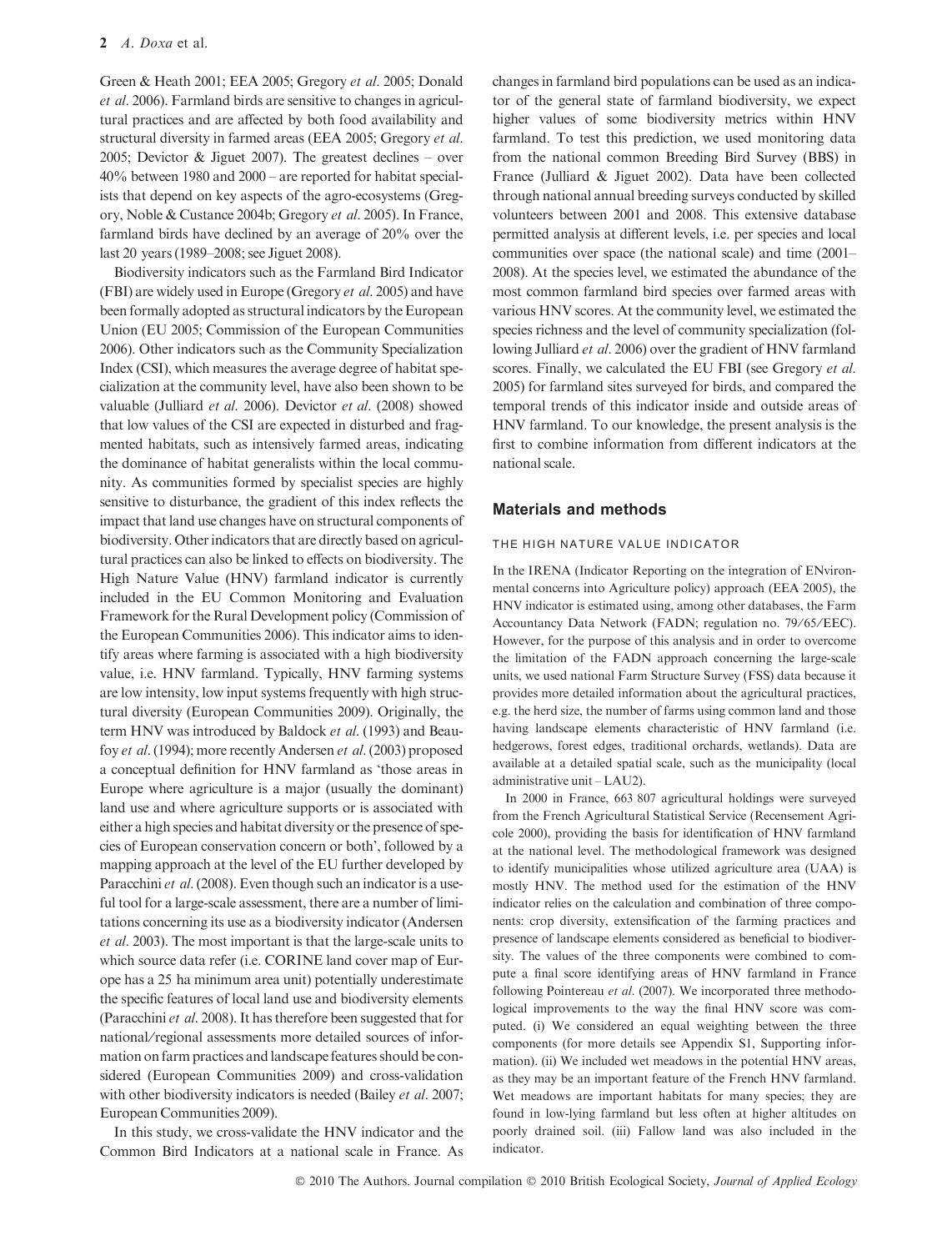



The aim of the HNV indicator was to provide a continuum of scores reflecting the nature value of the UAA in each municipality. Certain analyses though required a clear distinction between HNV and non-HNV farmland. The accepted minimum threshold to qualify an area as HNV farmland was fixed to the 25th percentile of the best municipality (LAU2) scores, i.e. corresponding to 25% of the UAA. The value was set during the IRENA operation for the HNV indicator (EEA 2005). It was considered here as a first (general) estimate but we also tested other threshold values. We conducted a sensitivity analysis of the HNV threshold using the EU FBI. This analysis allowed us to identify which threshold would better reflect ecological differences (different levels of biodiversity) between the areas classified as HNV and non-HNV farmland areas. According to the sensitivity analysis, the best threshold maximizing the differences in FBI between HNV and non-HNV areas was identified to be 30% of the UAA. The areas that were characterized as HNV farmland according to a 15%, 25% and 30% threshold are presented in Fig. 1. For further details on these thresholds and the sensitivity analysis see Appendix S2.

## THE BIODIVERSITY INDICATORS

## Species selection and data analysis

We used data from the French BBS. In this standardized monitoring programme, censuses of breeding birds are carried out on randomly selected sites each spring by skilled volunteer ornithologists (Julliard & Jiguet 2002). The random selection of sites ensures the survey of various types of habitat (including intensive farmland and cities). A total of 1747 sites (plots) were surveyed at least once between 2001 and 2008 (see Fig. 2). Each plot was monitored twice in the spring,



Fig. 2. The spatial distribution of the French Breeding Bird Survey plots. Each dot represents a  $2 \times 2$  km square monitored for breeding bird populations: black dots for plots located inside high nature value (HNV) farmland and white dots for those located in non-HNV farmland.

before and after 8 May, with 4–6 weeks between the two surveying events. In each plot, the observer carried out 10 evenly distributed point counts, where every individual bird heard or seen is recorded during a 5 min survey. Plots retained for further calculation  $(n = 1082)$  had at least five points located within farmland,

© 2010 The Authors. Journal compilation © 2010 British Ecological Society, Journal of Applied Ecology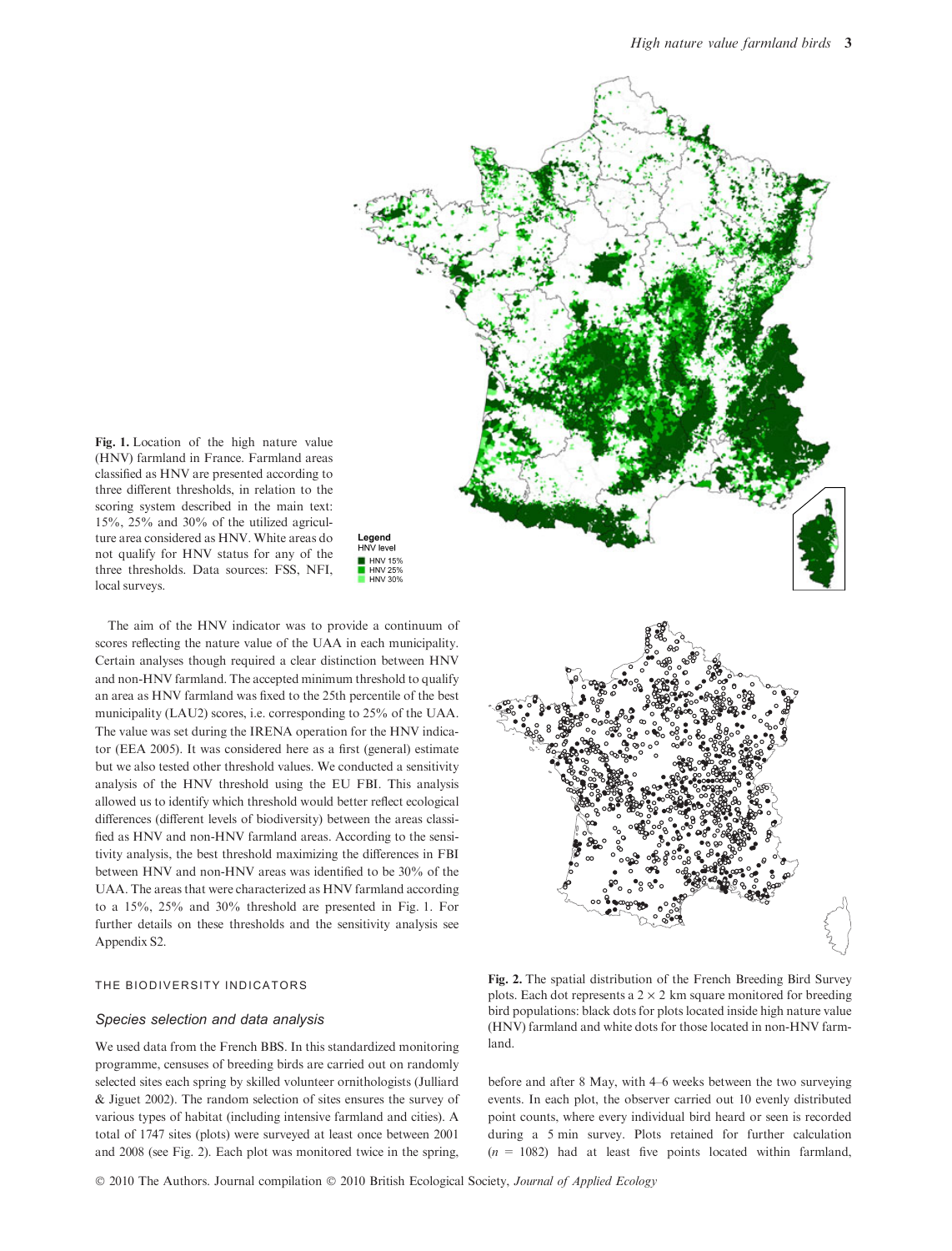according to the habitat codes noted by the observers in the field (Julliard et al. 2006). Of these plots, 285 were monitored during 1 year, 131 during 2 years, 117 during 3 years and 549 during four or more years. For each monitored square we calculated the local species relative abundance (Godet, Devictor & Jiguet 2007) as follows. First, we estimated the maximum number of individuals detected on each point count during either the first or the second sampling session, for each species and each year. The maximum of the two yearly counts was then retained as a measure of a species relative abundance at each point, to be summed between all points of a square to obtain the yearly local relative abundance per square. We further performed a spatial interpolation of the data to obtain relative abundance values for each square in the country (e.g. 136 000 squares), using kriging models based on spatial autocorrelation and an exponential function. By summing (i) the interpolated relative abundances for all squares whose centre falls in HNV farmland and (ii) for all squares across the country, dividing (i) by (ii) provides an estimate of the proportion of the national population size included in HNV farmland. A total of 144 species was considered for the analysis.

# Bird abundance: species-specific responses to HNV scores

To test whether the response of species abundances to the HNV scores was related to species-specific habitat specialization, we performed an analysis based on 103 habitat generalist and farmland specialist species. We selected those species that are most commonly encountered in this type of habitat. We first ran Generalized Linear Models (GLM) using the abundance of each species as the dependent factor and the following independent predictors: the HNV score as a continuous parameter, the site and year as factor parameters, accounting further for spatial autocorrelation modelled by the equation  $x + y + x \times y + x^2 + y^2$ , where x and y are the geographical coordinates of the centre of a surveyed square. The estimated regression slope of species abundance against the HNV score was considered as the species response to HNV. These responses are estimated with variable precision according to the species presence in farmland areas. We then tested the response of each species in relation to the Species Specialization Index, using GLM, weighting estimates by the reverse of the squared standard error (SE) of each response. To test for more complex nonlinear patterns we used weighted generalized additive models (GAM) with a spline function and 2 d.f. (Siriwardena et al. 1998; Guisan, Edwards & Hastie 2002; Devictor et al. 2008).

## Bird community indices

We estimated three local community indices. First, the local species richness was evaluated for each site, as a general index. Species richness was evaluated using a capture–recapture framework (Burnham & Overton 1979; Hines et al. 1999) applied to squares with at least five point counts reported by observers as lying in farmland habitats. We used the Mh model and the associated jack-knife estimator (Jiguet, Renault & Petiau 2005), accounting for heterogeneity in detectability among species with the 5–10 farmland points per square taken as replicates of local community sampling (Boulinier et al. 1998; see Devictor & Jiguet 2007 for a similar application). Next, the analyses were restricted to species of conservation concern. For this purpose, the Habitat Specialization Index (Jiguet et al. 2007) was used because it discriminates species with high ecological requirements. Species that were twice as abundant in farmland than in any other habitat type  $(n = 37$  species) were retained as the more specialized bird species, and the species richness of this specialist community was estimated with the capture–recapture framework. Finally, an index independent of species richness was used: the Community Specialization Index (CSI), as defined by Julliard et al. (2006). This index measures the mean degree of habitat specialization among the individuals forming a local community, discriminating ordinary communities formed by generalist species, which are more resilient to perturbations, from specialized communities formed by specialist species, which are especially sensitive to global change. Each of the three community indices was analysed against scores of the HNV indicator initially through linear mixed-effects (LME) models, testing for global positive or negative relationships, using the year as a factor parameter, the HNV score as a continuous parameter and the site as a random parameter. Additionally, for each of the community indices we used GAMs (with spline function and 2 d.f.) in order to explore potentially more complex responses.

## European Union Farmland Bird Indicator

Finally, we calculated the EU FBI for surveyed squares located in HNV and in non-HNV farmland areas. For the purposes of the present study we used data from 2001 to 2008, although the overall values of the indicator are available from 1989 onwards (see Jiguet 2008). The first step in this calculation relates to species selection. The species retained here are those retained for the French FBI, with a species selection procedure similar to the one used at the European level (Gregory et al. 2005). Only farmland specialist species were therefore initially considered ( $n = 20$  species), identified from their specialization index as reported in Jiguet et al. (2007). We verified that all 20 species were present in at least five HNV and/or five non-HNV squares (see Appendix S3 for species contributing to FBI). The second step was the estimation of yearly species abundance indices, using log-linear models of abundance, first adjusted to a site effect, then accounting for year as a factor, providing the yearly indices of abundance (after exponential transformation). In a third and final step, yearly species indices were combined for each year and all 20 species using their geometric mean, providing the value of the indicator in a given year (Gregory et al. 2005). We calculated this indicator for sites located within HNV and within non-HNV farmland areas, and further compared the temporal trend of these two indicators in a LME model using species yearly indices as the dependent variable, whereas the independent predictors were the species (as a random variable) and year (as a continuous variable), plus the interaction between year and HNV status (as HNV or non-HNV). We looked for the effect of the interaction, which could indicate if temporal linear trends in yearly indices differ globally between HNV and non-HNV farmlands when first adjusted to among-species variations.

# **Results**

# SPECIES-SPECIFIC RESPONSES TO HNV SCORES

We estimated the response of species abundance to the HNV score for each of the 103 most common species in farmlands (farmland specialists and habitat generalists): 60 species showed a positive response, of which 6 were statistically significant, i.e. local abundance increased with increasing HNV score (Appendix S4). Of the remaining 43 species that responded negatively, only 1 had a significant negative response to HNV scores. The lack of significant results may be explained by the fact that the HNV indicator takes into account landscape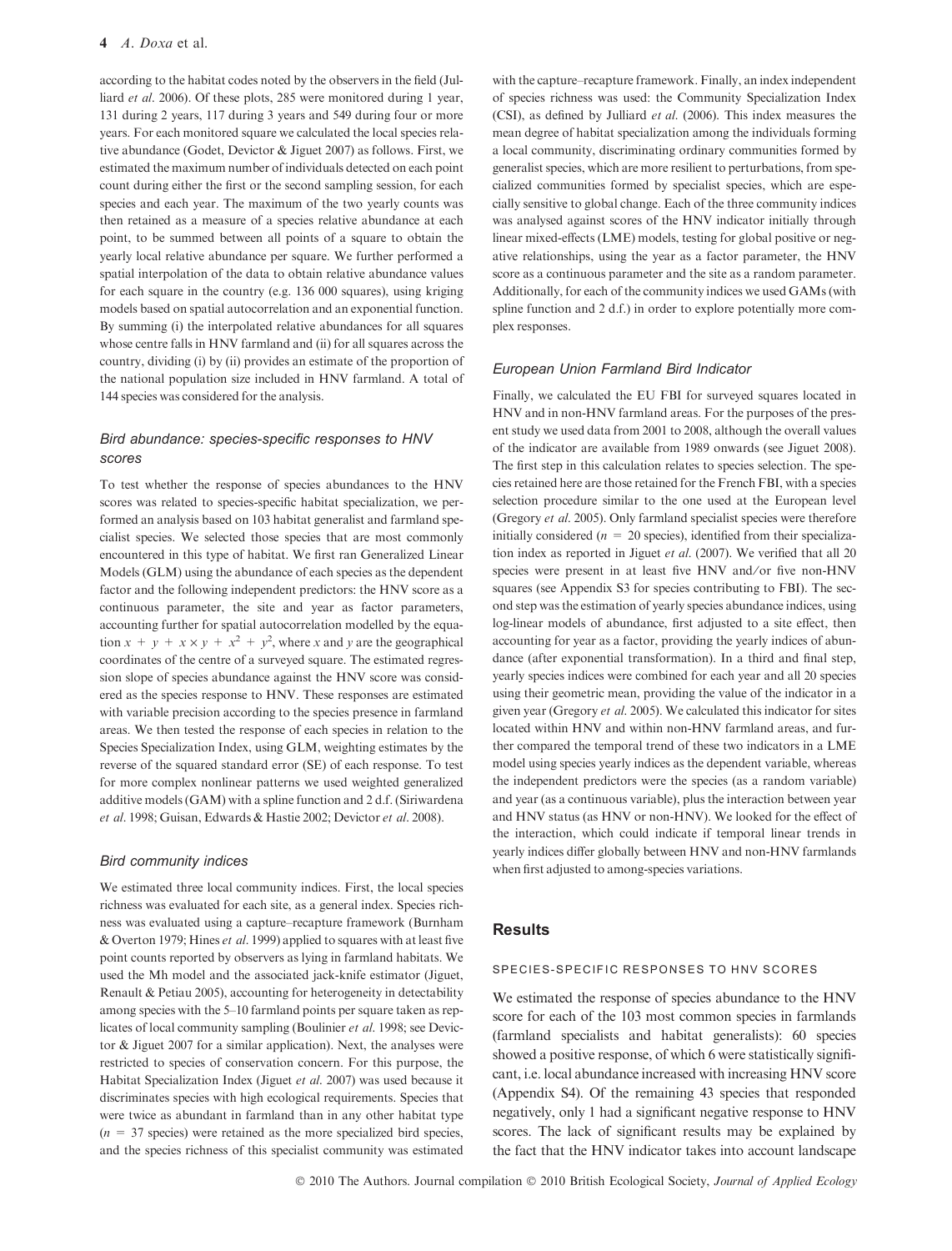features that are favourable for biodiversity at the community level (as shown by the present study) but does not focus on specific species. Therefore, variance in species-specific responses is high among sites and few species respond significantly to HNV. Plotting the slope of these responses against the Species Specialization Index (SSI) revealed a nearly significant linear effect (slope =  $0.071 \pm 0.038$ ,  $P = 0.06$ ; Fig. 3), which might suggest that the more farmland-specialized species are those showing a higher increasing abundance with increasing HNV score. Jiguet et al. (2010) reported that characters of their climatic niche (e.g. the species-specific thermal plasticity) affect population trends of breeding birds in Europe. Accounting for the species European thermal maximum (as defined in Jiguet et al. 2010; i.e. the average spring/summer temperature of the 5% hottest grid cells where a species breeds in Europe, using data taken from the latest European breeding bird atlas, Hagemeijer & Blair 1997) in the model did not change the results for the SSI, although its effect became just significant (slope  $=$  $0.075 \pm 0.038$ ,  $P = 0.050$ ), whereas we found no effect of the thermal maximum ( $P = 0.13$ ).

We also tested whether the abundance of species with an unfavourable conservation status responded positively to the HNV score. About 30% of all 144 most common bird species (i.e.  $n = 44$ ) have an unfavourable conservation status (SPEC) as defined by BirdLife International (2004). The analysis of the local relative abundance showed that populations of these species were more numerous in HNV farmland. Moreover, while HNV farmlands cover only 25% of the national farmed territory, 73% of these species had more than 25% of their national populations included in HNV areas. The estimation of the proportion of national population included in HNV farmland (HNV ratio) per species is presented in Appendix S3. We also observed that 15% of species used for this analysis (i.e.  $n = 22$ ) are wetland-related species. Regarding their national abundances, wetland species were mostly present in HNV areas (Appendix S3), though this was expected as the method



Fig. 3. Response of species abundance to the High Nature Value (HNV) score against the Species Specialization Index (SSI); 95% confidence intervals are shown with dotted lines.

© 2010 The Authors. Journal compilation © 2010 British Ecological Society, Journal of Applied Ecology

included wet meadows and grasslands within the landscape elements contributing to the global HNV scores.

#### BIRD COMMUNITY INDICES

### Species richness

We estimated the response of total species richness and specialized species richness to the HNV score (Fig. 4a,b). We observed no significant linear relationship between the HNV score and total species richness (based on all 144 species;  $t_{874} = -0.47$ ,  $P = 0.6$ ; Fig. 4a). Similarly, no significant linear relationship was found between the specialist species richness and the HNV score (37 species;  $t_{865} = 0.5$ ,  $P = 0.6$ ; Fig. 4b), with an increase for high HNV scores though associated with a large confidence interval.

### Community Specialization Index

We revealed a quadratic relationship between CSI and HNV scores  $(t_{909} = -3.01, P < 0.005; t_{909} = 3.51, P < 0.001).$ 



Fig. 4. Response of local bird species richness to the High Nature Value (HNV) score for: (a) all common species ( $N = 144$  species) and (b) farmland specialists only ( $N = 38$  species); 95% confidence intervals are shown with dotted lines.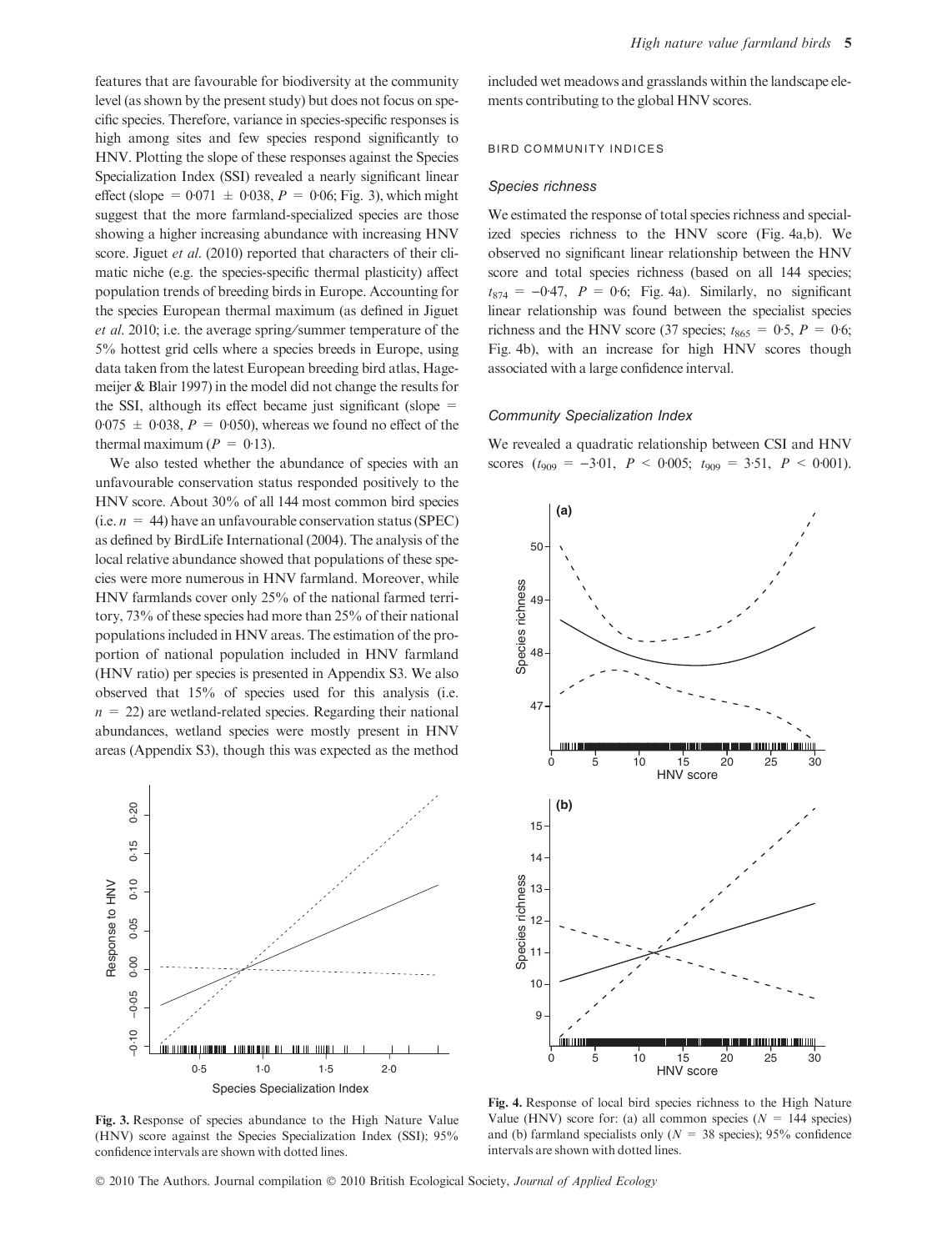The increasing level of CSI for high HNV scores is explained by the presence of numerous sensitive species in HNV areas (e.g. Anthus campestris, Lanius collurio, Saxicola rubetra). The lowest levels of community specialization were obtained for intermediate HNV scores (between 10 and 15), while slightly higher values were observed for low  $(<10)$  HNV scores (Fig. 5). This slight increase of the CSI for low HNV scores is explained by an over-representation of three open-area farmland specialists (Alauda arvensis, Motacilla flava and Emberiza calandra) in open field intensive farmland with no trees.

## EUROPEAN UNION FARMLAND BIRD INDICATOR

We used monitoring data on 20 species from 2001 to 2008 to build the EU FBI, and the 25% threshold to segregate HNV from non-HNV areas (Fig. 6). During this time period, the indicator increased by  $6.5\%$  in HNV farmland. In non-HNV farmland the indicator was quite stable  $(1.1\%)$  and similar to the national level  $(1.8\%)$ . In a linear mixed model testing for an eventual difference in temporal trends of species indices between HNV and non-HNV farmlands, the interaction between year and HNV status was almost significant  $(t_{298} = 1.83, P = 0.07)$ . Figure 6 shows a special contribution to the global trends in the early 2000s, reflecting the decline in farmland birds in France during the 1990s (probably more so in non-HNV farmlands) followed by stabilization globally.

Considering a 30% threshold for distinguishing between HNV and non-HNV areas, we obtained a positive trend of the indicator in HNV sites, which was higher than the one obtained with the  $25\%$  threshold  $(+8.5\%$  comparing to  $+6.5\%$  respectively). In addition, the trend in non-HNV sites was slightly lower than that obtained previously  $(-0.15\%)$ . This shows that increasing the threshold of the HNV indicator from 25% to 30% the difference between HNV and non-HNV



Fig. 5. Quadratic response of the bird Community Specialization Index (CSI) to the high nature value (HNV) score; 95% confidence intervals are shown with dotted lines.

areas increased. Indeed, the interaction between year and HNV status was significant for this threshold ( $t_{298} = 2.21$ ,  $P = 0.03$ ), indicating that the species contributing to the indicator have higher population growth rates in HNV than in non-HNV farmlands. We thus, conclude that a small increase of 5% in the UAA classified as HNV can, at least for the bird indicator we used, reflect more clearly biodiversity differences between HNV and non-HNV areas.

## **Discussion**

In this study, we provide evidence that HNV farmland in France comprises a network of farmland areas where lowintensity management favours a high level of biological diversity. By using several indices of bird communities, i.e. species richness, specialist species richness and CSI, we conclude that HNV farmland does not support more species in total but does support more specialized bird communities than non-HNV farmland. Moreover, habitat specialist birds are more abundant in HNV farmlands. In an effort to enhance farming efficiency, fields have been enlarged resulting in homogeneous farmed landscapes that drastically diminish the number of wild species able to survive in these simplified agro-ecosystems (Tscharntke et al. 2005). Replacements of specialist species by generalist ones are widely documented (Fischer & Stocklin 1997; Warren et al. 2001; Goulson & Darvill 2004; Julliard, Jiguet & Couvet 2004; Munday 2004). Moreover, simplification of agro-ecosystems affects important ecosystem services via the loss of biodiversity, such as pest control, pollination and decomposition processes (Altieri 1999; Schlapfer, Schmid & Seidl 1999; Tilman et al. 2002; Wilby & Thomas 2002). Fragmentation of the remaining natural habitat drives further extinction of fragmented, small and isolated populations (Tilman et al. 2002; Benton, Vickery & Wilson 2003).

Maintaining HNV farmland can also act as an effective conservation measure for threatened species. Analysis of local species abundances revealed that over 70% of the species of



Fig. 6. The Farmland Bird Indicator for high nature value (HNV, black solid line) and non-HNV farmland (black dashed line) using data from sites monitored by the French Breeding Bird Survey scheme. The national indicator for farmland birds in France refers to all surveyed sites together (grey solid line).

© 2010 The Authors. Journal compilation © 2010 British Ecological Society, Journal of Applied Ecology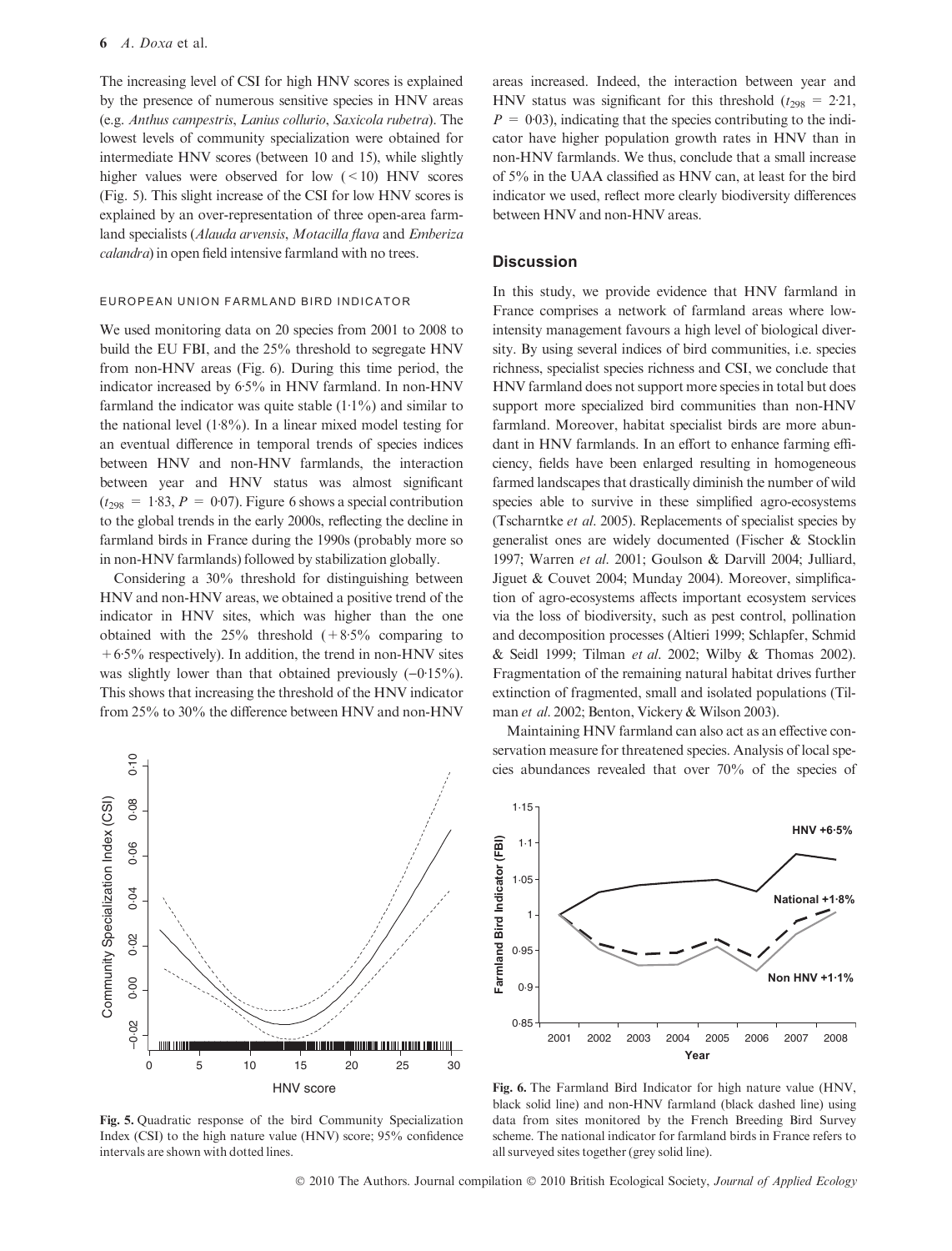European conservation concern had more than 25% of their national farmland populations within HNV areas. Furthermore, wet meadows seem to be an important part of HNV farmland as 15% of the species were wetland-related species, most having a large part of their population ( $>$ 25%) within HNV farmland. Although there might appear to be some circularity in these results, we did not use the distribution and abundance of threatened species as an a priori criterion for assigning the HNV status. The latter was determined from statistics on agriculture and landscape elements, which reinforce our belief that HNV farmland in France has a positive role for the conservation of farmland bird species.

Finally, we found that the temporal trend in the EU FBI was different for HNV and non-HNV farmland in France, even over the relatively short time period of the study (8 years). We obtained slightly different results according to the threshold considered. Fixing a threshold that reflects ecological differences between HNV and non-HNV farmland areas is an interesting but challenging aspect. According to the IRENA project, an appropriate threshold is 25% of the national agriculture area considered as HNV. However, until now no cross-validating analysis using biodiversity components has been provided to justify that threshold. Our sensitivity analysis using the FBI showed that increasing the threshold to 30% provided a better separation of the farmland areas regarding trends in farmland bird abundances. In the unfavourable context of global farmland bird declines and agriculture intensification throughout Europe (Donald, Green & Heath 2001; Gregory et al. 2005; Donald et al. 2006), HNV farmland is an efficient way to provide favourable conditions for farmland bird conservation in France. Moreover, the efficiency of the EU FBI to track changes over time and space justifies its use as a major tool for management and policy decisions at the European scale.

Several questions remain concerning the driving forces of these trends inside and outside HNV farmland during the last decade. For instance, the effects of the relatively recent implementation of agro-environmental schemes (AES) in France (2001) should be further studied and evaluated. Such studies concerning the effectiveness of AES as part of the EU Common Agricultural Policy (CAP) measures have been made in other European countries, but their conclusions are often controversial (Bradbury et al. 2004; Kleijn et al. 2006; Whittingham 2007; Blomqvist, Tamis & de Snoo 2009). In addition, assessments of other taxa should be encouraged, with the aim of generalizing from the bird results along a broader ecological spectrum. This additional knowledge might also contribute to defining HNV thresholds, which would more efficiently reflect the biodiversity differences between HNV and non-HNV farmland. Similar studies at the European level should also provide the necessary feedback to support the debate on the revision of the CAP for the programming period 2013–2020 concerning biodiversity conservation issues.

Future conservation measures should focus on preserving HNV farmland over large geographical regions. In France, this goal might be achieved by increasing at least one of the three components that contribute to the HNV farmland scores, i.e. crop diversity, extensive farming practices and landscape elements. About 63% of HNV farms are based on grazing systems and 29% correspond to mixed systems, i.e. livestock and arable (Pointereau et al. 2007). Policy measures favouring the maintenance of extensive pastures and grazing systems can have a positive effect on HNV farmland areas. Emphasis should also be placed on landscape elements, like hedges, ditches and isolated forest patches, as their role in habitat connectivity has been largely demonstrated for several taxa (Davies & Pullin 2007; Haenke et al. 2009). Existing agri-environment schemes of relevance to HNV farmland include the conservation of permanent grasslands (the grassland premium, ongoing in France since 1993) and the less favoured areas (LFA) scheme, as 90% of HNV farms in France are located in LFA. Additional measures have been applied to maintain extensive systems in HNV farmland (Pointereau et al. 2007). Other agri-environment schemes focus on specific threatened species including those listed on the EU Birds Directive. New management options may arise from the reorientation of the existing agri-environment schemes or the application of complementary ones focusing on the community level. Existing or future measures aimed at maintaining HNV farmland and associated farming systems should shift from a species-specific to an ecosystem approach.

Appropriate management of agricultural habitats is crucial for halting biodiversity loss. Although agricultural intensification and land abandonment are important causes of the biodiversity loss, low-intensity land-use systems may also be important elements for large-scale conservation programmes (Tscharntke et al. 2005). Our study gives evidence that HNV farmland actually provides favourable conditions for farmland birds and hence probably for other taxa. The recent increase in the EU FBI in French HNV farmland indicates that declines are potentially reversible and that appropriate management of HNV areas might be crucial in halting biodiversity loss. However, if HNV farmland is to be sustainable, economic and social aspects should also be considered. The fact that HNV farms are mostly located in LFA and that farm income in HNV farms is lower than in non-HNV farms (Pointereau et al. 2007) suggest that while the risk of intensification may be limited, mostly because of environmental constraints, land abandonment needs to be prevented. Further abandonment of agricultural lands, including some of the ecologically most valuable areas, is an ongoing threat to existing HNV farmland. We advocate a biodiversity friendly farming approach in an economically viable system of agricultural production (Green et al. 2005). Similar studies may help in providing guidelines for adaptive management scenarios and policies to ensure the resilience and sustainability of HNV farmland in Europe.

## Acknowledgements

We especially wish to thank the hundreds of volunteers who count breeding birds yearly within the French Breeding Bird Survey scheme. We also thank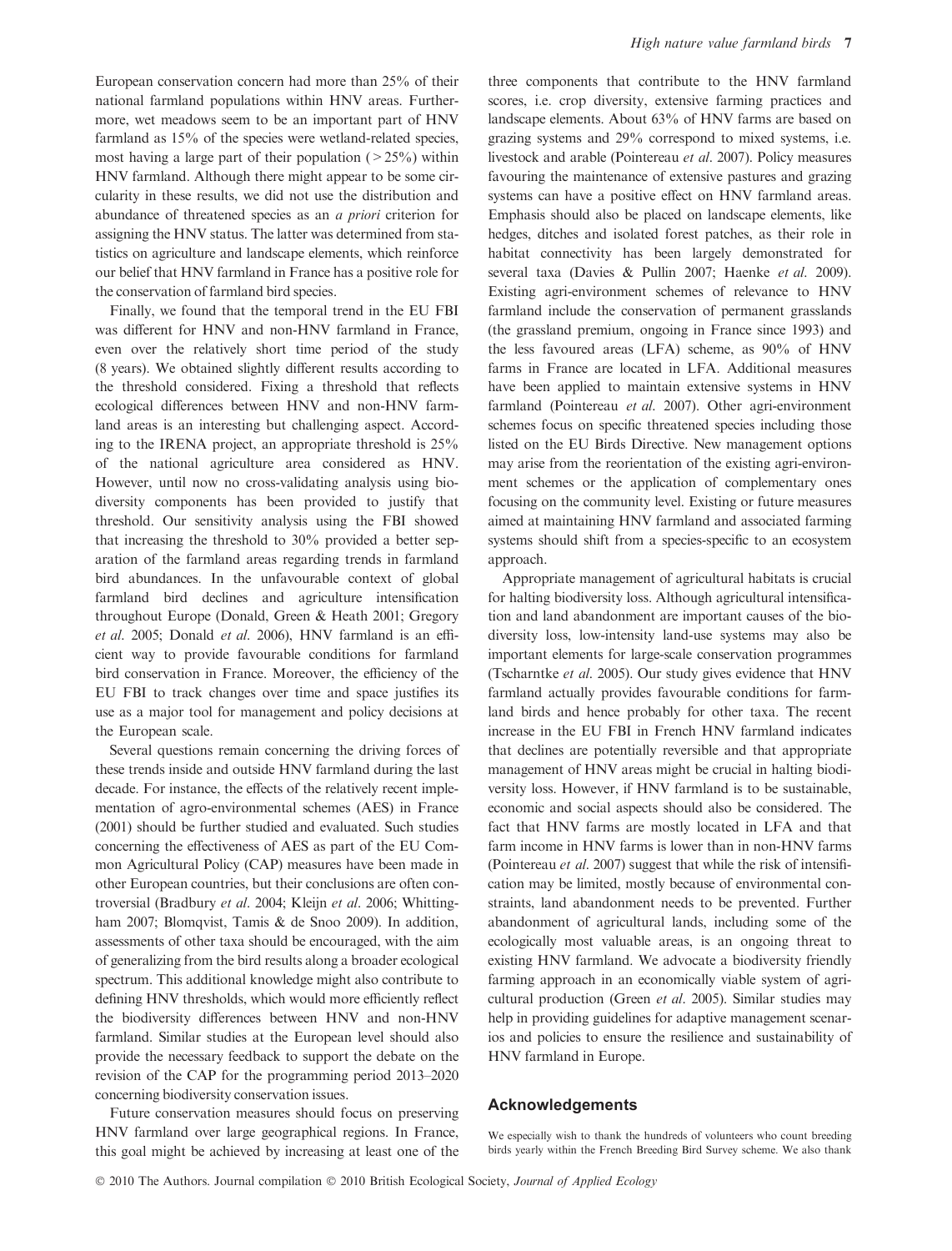Frédéric Coulon for his help on HNV indicators and two anonymous referees whose comments and advice greatly improved the paper. This study was funded by the Joint Research Centre of the European Commission, Institute for Environment and Sustainability.

## References

- Altieri, M.A. (1999) The ecological role of biodiversity in agroecosystems. Agriculture Ecosystems & Environment, 74, 19–31.
- Andersen, E., Baldock, D., Bennett, H., Beaufoy, G., Bignal, E., Brouwer, F., Elbersen, B., Eiden, G., Godeschalk, F., Jones, G., McCracken, D.I., Nieuwenhuizen, W., van Eupen, M., Hennekens, S. & Zervas, G. (2003) Developing a High Nature Value Farming Area Indicator. Internal report for the European Environment Agency, Copenhagen.
- Bailey, D., Billeter, R., Aviron, S., Schweiger, O. & Herzog, F. (2007) The influence of thematic resolution on metric selection for biodiversity monitoring in agricultural landscapes. Landscape Ecology, 22, 461–473.
- Baldock, D., Beaufoy, G., Bennett, G. & Clark, J. (1993) Nature Conservation and New Directions in the Common Agricultural Policy. Institute for European Environmental Policy, London.
- Beaufoy, G., Baldock, D. & Clark, J. (1994) The Nature of Farming. Low Intensity Farming Systems in Nine European Countries. Institute for European Environmental Policy, London.
- Benton, T.G., Vickery, J.A. & Wilson, J.D. (2003) Farmland biodiversity: is habitat heterogeneity the key? Trends in Ecology & Evolution, 18, 182–188.
- BirdLife International (2004) Birds in Europe: Population Estimates, Trends and Conservation Status. BirdLife International, Cambridge, UK.
- Blomqvist, M.M., Tamis, W.L.M. & de Snoo, G.R. (2009) No improvement of plant biodiversity in ditch banks after a decade of agri-environment schemes. Basic and Applied Ecology, 10, 368–378.
- Boulinier, T., Nichols, J.D., Sauer, J.R., Hines, J.E. & Pollock, K.H. (1998) Estimating species richness: the importance of heterogeneity in species detectability. Ecology, 79, 1018–1028.
- Bradbury, R.B., Browne, S.J., Stevens, D.K. & Aebischer, N.J. (2004) Fiveyear evaluation of the impact of the Arable Stewardship Pilot Scheme on birds.Ibis, 146, 171–180.
- Burnham, K.P. & Overton, W.S. (1979) Robust estimation of population-size when capture probabilities vary among animals. *Ecology*, 60, 927–936.
- Commission of the European Communities (2006) Development of agri-environmental indicators for monitoring the integration of environmental concerns into the common agricultural policy. COM(2006) 508 final. Available at http://eur-lex.europa.eu/.
- Davies, Z.G. & Pullin, A.S. (2007) Are hedgerows effective corridors between fragments of woodland habitat? An evidence-based approach. Landscape Ecology, 22, 333–351.
- Devictor, V. & Jiguet, F. (2007) Community richness and stability in agricultural landscapes: the importance of surrounding habitats. Agriculture Ecosystems & Environment, 120, 179–184.
- Devictor, V., Julliard, R., Clavel, J., Jiguet, F., Lee, A. & Couvet, D. (2008) Functional biotic homogenization of bird communities in disturbed landscapes. Global Ecology and Biogeography, 17, 252–261.
- Donald, P.F., Green, R.E. & Heath, M.F. (2001) Agricultural intensification and the collapse of Europe's farmland bird populations. Proceedings of the Royal Society of London Series B-Biological Sciences, 268, 25–29.
- Donald, P.F., Sanderson, F.J., Burfield, I.J. & van Bommel, F.P.J. (2006) Further evidence of continent-wide impacts of agricultural intensification on European farmland birds, 1990-2000. Agriculture Ecosystems & Environment, 116, 189–196.
- EEA (2005) Agriculture and Environment in EU-15 the IRENA Indicator Report. EEA Report No. 6/2005. European Environment Agency, Copenhagen.
- EEC (1965) Council Regulation No. 79/65/EEC of 15 June 1965 setting up a network for the collection of accountancy data on the incomes and business operation of agricultural holdings in the European Economic Community - OJ L 109, 23.6.1965, p. 1859.
- EU (2005) Council Regulation (EC) No. 1698/2005 of 20 September 2005 on support for rural development by the European Agricultural Fund for Rural Development (EAFRD).
- European Communities (2009) Guidance Document The Application of the High Nature Value Impact Indicator 2007–2013. Accessed 30 October 2009 at http://ec.europa.eu/agriculture/rurdev/eval/hnv/guidance\_en.pdf.
- Fischer, M. & Stocklin, J. (1997) Local extinctions of plants in remnants of extensively used calcareous grasslands 1950-1985. Conservation Biology, 11, 727–737.
- Flowerdew, J.R. & Kirkwood, R.C. (1997) Mammal biodiversity in agricultural habitats. Biodiversity and Conservation in Agriculture, pp. 25–40. BCPC Symposium Proceedings No. 69. BCPC Publications, Alton.
- Godet, L., Devictor, V. & Jiguet, F. (2007) Estimating relative population size included within protected areas. Biodiversity and Conservation, 16, 2587– 2598.
- Goulson, D. & Darvill, B. (2004) Niche overlap and diet breadth in bumblebees; are rare species more specialized in their choice of flowers? Apidologie, 35, 55–63.
- Green, R.E., Cornell, S.J., Scharlemann, J.P.W. & Balmford, A. (2005) Farming and the fate of wild nature. Science, 307, 550–555.
- Gregory, R.D., Noble, D.A. & Custance, J. (2004b) The state of play of farmland birds: population trends and conservation status of farmland birds in the United Kingdom. *Ibis*, 146, 1-13.
- Gregory, R.D., van Strien, A., Vorisek, P., Meyling, A.W.G., Noble, D.G., Foppen, R.P.B. & Gibbons, D.W. (2005) Developing indicators for European birds. Philosophical Transactions of the Royal Society B-Biological Sciences, 360, 269–288.
- Guisan, A., Edwards, T.C. & Hastie, T. (2002) Generalized linear and generalized additive models in studies of species distributions: setting the scene. Ecological Modelling, 157, 89–100.
- Haenke, S., Scheid, B., Schaefer, M., Tscharntke, T. & Thies, C. (2009) Increasing syrphid fly diversity and density in sown flower strips within simple vs. complex landscapes. Journal of Applied Ecology, 46, 1106–1114.
- Hagemeijer, E.J.M. & Blair, M.J. (eds) (1997) The EBCC Atlas of European Breeding Birds: Their Distribution and Abundance. T&AD Poyser, London.
- Hines, J.E., Boulinier, T., Nichols, J.D., Sauer, J.R. & Pollock, K.H. (1999) COMDYN: software to study the dynamics of animal communities using a capture-recapture approach. Bird Study, 46, 209–217.
- Jiguet, F. (2008) Suivi Temporel des Oiseaux Communs. Bilan 2007 pour la France. Ornithos, 15, 73–83.
- Jiguet, F., Renault, O. & Petiau, A. (2005) Estimating species richness with capture–recapture models: choice of model when sampling in heterogeneous conditions. Bird Study, 52, 180–187.
- Jiguet, F., Gadot, A.S., Julliard, R., Newson, S.E. & Couvet, D. (2007) Climate envelope, life history traits and the resilience of birds facing global change. Global Change Biology, 13, 1672–1684.
- Jiguet, F., Gregory, R.D., Devictor, V., Green, R.E., Vorisek, P., van Strien, A. & Couvet, D. (2010) Population trends of European birds are correlated with characteristics of their climatic niche. Global Change Biology, 16, 497– 505.
- Julliard, R. & Jiguet, F. (2002) Integrated monitoring of common bird species in France. Alauda, 70, 137–147.
- Julliard, R., Jiguet, F. & Couvet, D. (2004) Common birds facing global changes: what makes a species at risk? Global Change Biology, 10, 148–154.
- Julliard, R., Clavel, J., Devictor, V., Jiguet, F. & Couvet, D. (2006) Spatial segregation of specialists and generalists in bird communities. Ecology Letters, 9, 1237–1244.
- Kleijn, D., Baquero, R.A., Clough, Y., Diaz, M., De Esteban, J., Fernandez, F., Gabriel, D., Herzog, F., Holzschuh, A., Johl, R., Knop, E., Kruess, A., Marshall, E.J.P., Steffan-Dewenter, I., Tscharntke, T., Verhulst, J., West, T.M. & Yela, J.L. (2006) Mixed biodiversity benefits of agri-environment schemes in five European countries. Ecology Letters, 9, 243–254.
- Munday, P.L. (2004) Habitat loss, resource specialization, and extinction on coral reefs. Global Change Biology, 10, 1642–1647.
- Paracchini, M.L., Petersen, J.-E., Hoogeveen, Y., Bamps, C., Burfield, I. & van Swaay, C. (2008) High Nature Value Farmland in Europe. An Estimate of the Distribution Patterns on the Basis of Land Cover and Biodiversity Data. European Commission Joint Research Centre, Institute for Environment and Sustainability. Report EUR 23480 EN. 87 pp. Office for Official Publications of the European Communities, Luxembourg.
- Pointereau, P., Paracchini, M.L., Terres, J.-M., Jiguet, F., Bas, Y. & Biala, K. (2007) Identification of High Nature Value Farmland in France Through Statistical Information and Farm Practice Surveys. Office for Official Publications of the European Communities, Luxembourg.
- Recensement agricole (2000) Agreste Cahiers, N° 3-4 décembre 2001. Ministère de l'agriculture according to Council Regulation (EEC) No 571/88 of 29 February 1988 on the organization of Community surveys on the structure of agricultural holdings between 1988 and 1997. Official Journal L056, 0001-0014. 02/03/1988
- Schlapfer, F., Schmid, B. & Seidl, I. (1999) Expert estimates about effects of biodiversity on ecosystem processes and services. Oikos, 84, 346–352.
- Siriwardena, G.M., Baillie, S.R., Buckland, S.T., Fewster, R.M., Marchant, J.H. & Wilson, J.D. (1998) Trends in the abundance of farmland birds: a